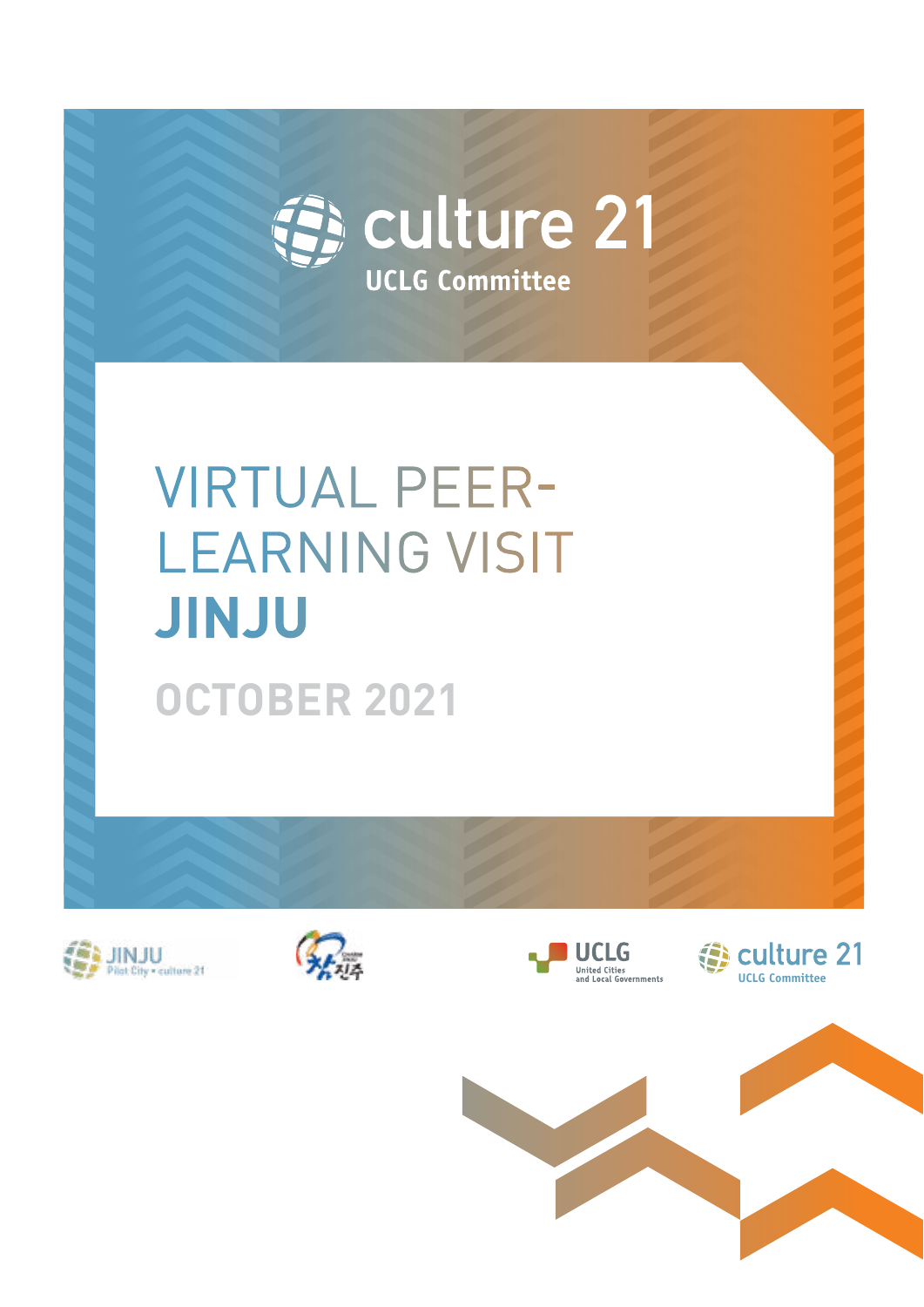The peer learning visit to Jinju took place on 27th October 2021 as a virtual seminar with simultaneous interpretation between Korean and English. This event is part of the activity '3.4' of the Pilot Cities programme, also titled "Culture in Sustainable Cities: Learning with Culture 21 Actions", in which Jinju city has been participating since 2019.

The Pilot City programme aims to promote self-evaluation, local dialogues, and policy innovation in cities, on the basis of **[Culture 21 Actions](http://www.agenda21culture.net/documents/culture-21-actions)**, a document which fosters the integration of the cultural dimension in local approaches to sustainable development.

The city of Jinju set up a local team consisting of public, private and civil society representatives, and has received support from UCLG Culture Committee and external experts to take advantage of cross-border peer learning activities.

The peer learning virtual visit programme proceeded according to the 'How To' guide provided by the UCLG Culture Committee, following its standard methodology. Due to the Covid-19 pandemic restrictions, and following the proceedings for the previous peer learning activity – a virtual visit from Jinju to Austrian cities – the local team and experts, jointly with the UCLG Culture Committee, decided to hold a virtual visit, instead of faceto-face peer learning. Finally, the event took place in the form of a virtual seminar organized on 27 October 2021.

# **AIMS**

Specific aims of the virtual seminar include the following:

**revitalize the cultural access of vulnerable social groups and rural citizens**,

- To present and discuss the **general context of cultural policies in Jinju**, as well as its adaptation to the pandemic and **overall recovery strategy** .
- To recall the activities conducted by Jinju in the context of its **work programme as a Pilot City** of the Agenda 21 for culture.
- To share and exchange the **efforts and experiences of Jinju and other cities to**  which has become more difficult during the pandemic and with the subsequent crisis.
- To introduce **Jinju's policies, programmes, and projects aimed to expand the role of culture in sustainable development at the regional level, including other themes of interest** such as: the internationalization through art residencies and cultural events, creative industries, and cultural and creative uses of public space, and to share them with other Pilot Cities and cities with experience in the implementation of the Agenda 21 for culture.
- stakeholders to meet and exchange views.

• To provide an **informal networking space for participating cities** and other

**PEER**

**LEARNING**

# **ACTIVITY**

Peer-learning

# **DATE**

27 October 2021

# **PLACE**

Virtual visit to Jinju

# **A. CONTEXT**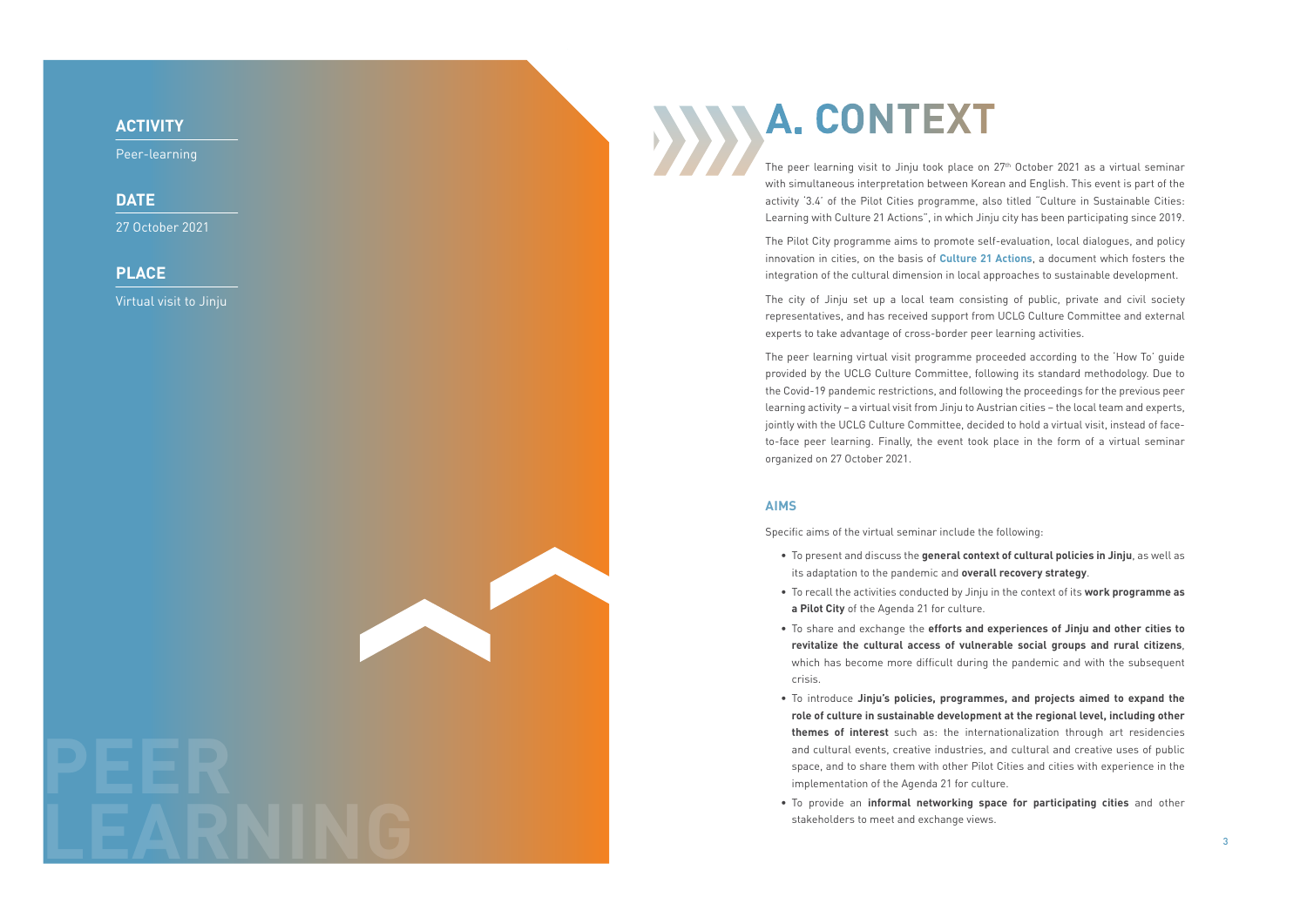

# **B. VIRTUAL VISIT PARTICIPANTS**

The virtual peer learning visit to Jinju was well-attended with 29 participants, including interlocutors of Jinju City, craft artists, cultural activists, representatives of local culture communities, and representatives and cultural stakeholders from the cities of Terrassa, Dublin and Barcelona, the regional section of UCLG of Asia Pacific (UCLG-ASPAC), the International Federation of Libraries and Associations (IFLA), the International Association of Educating Cities, the European Network of Cultural Centres and the Barcelona Provincial Council ('Diputació de Barcelona'). Representatives from UCLG Culture Committee (Jordi Pascual, Marta Llobet, Sarah Vieux and Agnès Ruiz) and experts of the Agenda 21 for culture attended as well.



Professor Byung-Hoon Jeong, focal point of the Jinju Pilot City programme, facilitated the session and introduced the cultural policies of Jinju. Local speakers presented in Korean and English (simultaneous interpretation between Korean and English was provided throughout the session). Cho-yeon Bak, Professor at the Jinju University of Education, Mincheol Park, Manager of the Jinju Craft Center, and Yunhak Seong, Director of the Jinju Creative Industries Promotion Association, were appointed as speakers focusing on the topics of "Cultural Delivery Programme for Vulnerable Social Groups and Rural Areas", "The Capacity Development of Craft Communities in Jinju" and "Dancing City Jinju: Folk Dance Dissemination Project", respectively. All of them have been involved in the Jinju Pilot City global programme since its launch.

# **MAIN AGENDA**

The main agenda took those aims and emphasized on a number of thematic areas, all of which can be related to the Culture 21 Actions toolkit: cultural rights, diversity, creativity, heritage, governance, etc., according to Jinju's interests and needs.

## The programme was set as follows:

(Nota bene: Time indications refer to Korea Standard Time – KST, with Central European Time – CET in brackets)

| 9:00(16:00)       | <b>Welcome</b> (UCLG, Jinju, Participating Cities and Experts)                                                                                             |
|-------------------|------------------------------------------------------------------------------------------------------------------------------------------------------------|
| 9:10(16:10)       | Introductory video on Jinju and its Traditional Arts Performance                                                                                           |
| 9:20[16:20]       | Introduction to the cultural policies of Jinju by Byung-Hoon Jeong,<br>Focal Point of Jinju Pilot City programme and facilitator of the session            |
| 9:30(16:30)       | Presentation 1. "Cultural Delivery Programme for Vulnerable Social<br>Groups and Rural Areas".<br>(Cho-Yeon Bak, Professor, Jinju University of Education) |
| 9:50(16:50)       | <b>Presentation 2.</b> "The Capacity Development of Craft Communities in<br>Jinju"<br>(Mincheol Park, Manager, Jinju Craft Center)                         |
| $10:10$ $(17:10)$ | Presentation 3. "Dancing City Jinju: Folk Dance Dissemination Project"                                                                                     |
|                   |                                                                                                                                                            |

- (Yunhak Seong, Jinju Culture and Tourism Foundation Creative City Facilitating Committee)
- **10:30** (17:30) **Presentation 4.** "Cultural policies and inequalities: vulnerable groups and rural areas" (Sylvia Amann, Inforelais, and Antoine Guibert, Independent Expert)
- **11:00** (18:00) **Questions and answers**
- **11:15** (18:15) **End of the session**

## **RECOMMENDED READING**

Participants to the virtual peer learning seminar were invited to read in advance the following documents produced in the framework of the Jinju Pilot City programme:

- The **[report](https://www.agenda21culture.net/sites/default/files/files/cities/content/visit-1_jinju-eng.pdf)** of the virtual peer-learning visit of Jinju to Austrian cities in November 2020, elaborated in the context of the city's participation to the **[Jinju Pilot City](https://www.agenda21culture.net/our-cities/jinju)  [programme](https://www.agenda21culture.net/our-cities/jinju)**.
- Several documents related to local cultural policies available in English on Jinju's page as a Pilot City of the Agenda 21 for culture: **[City profile](http://www.agenda21culture.net/sites/default/files/files/cities/content/cityprofile_jinju.pdf)**, **[Self-assessment](http://www.agenda21culture.net/sites/default/files/files/cities/content/informe_jinju-eng_0.pdf)  [Radar](http://www.agenda21culture.net/sites/default/files/files/cities/content/informe_jinju-eng_0.pdf)** and **[Work programme](http://www.agenda21culture.net/sites/default/files/files/cities/content/workprogramme_jinju-eng_0.pdf)**.
- The webpage of Jinju's **[Municipal Department of Culture and Arts](http://www.jinju.go.kr/00135/01112/01308.web)**.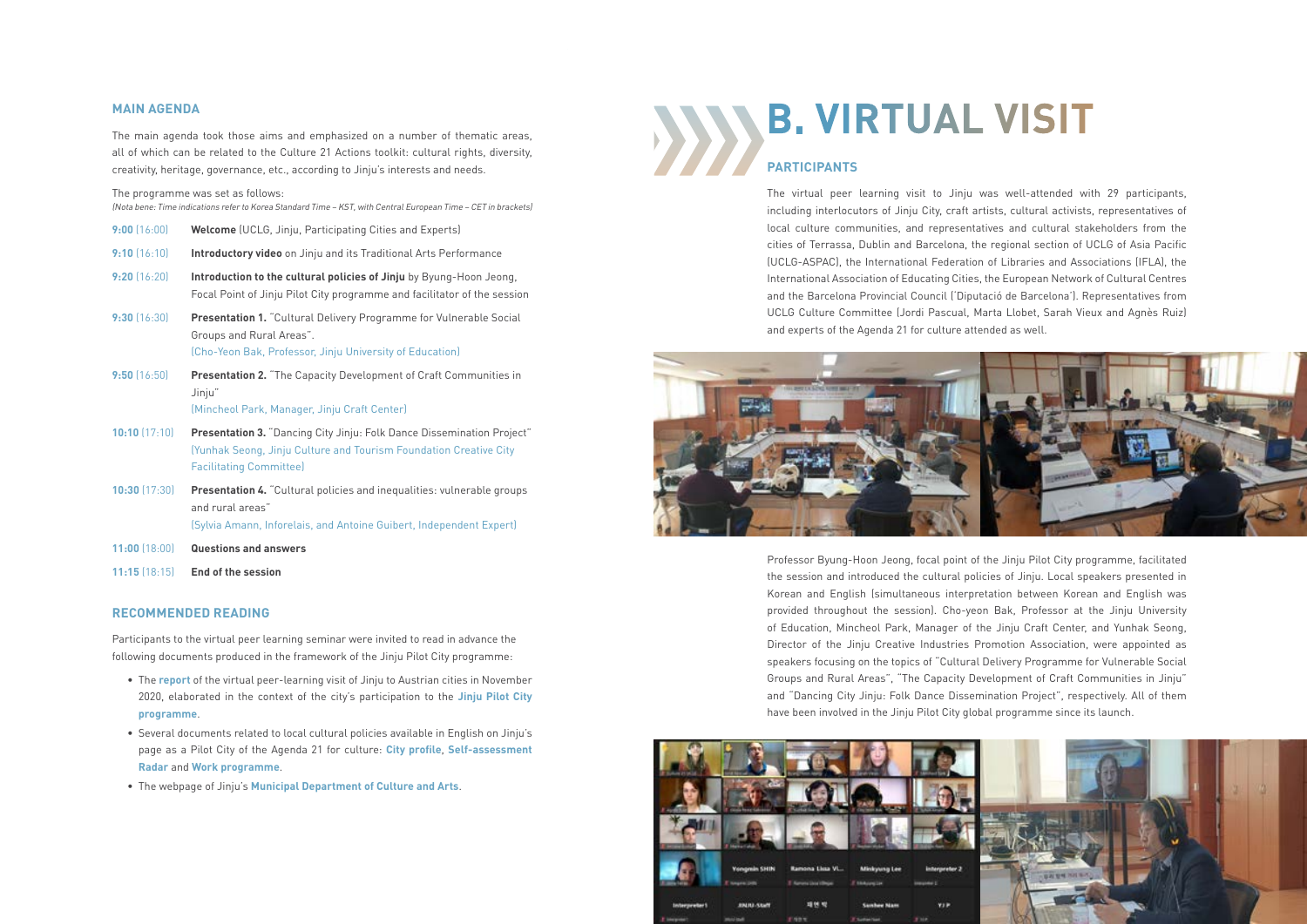International speakers were selected by the UCLG Culture Committee, according to the thematic focus of the seminar. Sylvia Amann, Director of Inforelais, who was involved in the virtual visit to Austrian cities, as well as in the initial activities of Jinju Pilot City, and Antoine Guibert, independent expert with a wide experience in the Pilot Cities Global Programme, mainly in Quebec and Latin America, prepared presentations on "Cultural policies and inequalities: vulnerable groups and rural areas".

# **INTRODUCTION TO THE CULTURAL POLICIES OF JINJU**

## **Professor Byung-Hoon Jeong**

After an introductory video of Jinju and its traditional arts performance, Professor Byung-Hoon Jeong presented the cultural policies of Jinju — a mid-sized city in Southeast Korea, well-known as a city of history, culture and education — showing how they relate to local sustainable development. He highlighted the adoption of culture as a fourth pillar of sustainable development by the City in 2016, and the inclusion to the UNESCO Creative Cities Network in November 2019, in parallel to the launch of the Jinju Pilot City programme.

As part of the developments related to the Jinju Pilot City programme, the academic approach (including the "Creative Cities Academic Forum", the International Journal of Crafts and Folk Arts and the peer learning visit to Austrian cities) and the artistic approach (including a Residence Programme for Local and Foreign Artists in the crafts field and the Jinju Traditional Crafts Biennale) were presented.

Finally, Professor Byung-Hoon Jeong conveyed the vision of Jinju City to the participants: being an international cultural policy actor capable to provide effective structures for knowledge sharing and peer learning on culture-led urban and socioeconomic development, as well as guaranteeing cultural rights. He also suggested the enhancement of international culture relations and cultural diplomacy in 'Culture 21 Actions' as a means for persuading the city officials of the need for international exchange and cooperation through culture.



nerformance) Sotdaejaenginori (traditional aconhecients Jinju Geommu (sword dance) Jinju Samcheonpo Nogak (farmers' music and

Finju Ogwandse (masked dance

performances): Some have been added to the

**INESCO's Imagible Cultral** 

Haritage list:

6 7 folk arts in October 2019. Supported by the Korean Craft and Design Foundation from The Jinju Craft Creation Support Centre was created to enhance the craft field in the context of the designation of Jinju as a UNESCO Creative City in the field of crafts and

# **PRESENTATION 1. CULTURAL DELIVERY PROGRAMME FOR VULNERABLE SOCIAL GROUPS AND RURAL AREAS**

# **Professor Cho-Yeon Bak, Jinju University of Education**

The Cultural Delivery Programme of Jinju offers cultural experiences to rural residents with the aim to reduce the cultural gap between urban and rural communities, addressing several of the challenges identified at the Self-assessment Workshop held in 2019 in the framework of the Jinju Pilot City global programme, such as the lack of cultural facilities and inadequate transportation to central and urban cultural areas (where over 80% of the population lives).

Due to the Covid-19 pandemic, it was not possible to carry out the full implementation of the programme, but activities organised to date cover three areas: a music and dance festival with traditional cuisine organised in a traditional folk village, a traditional musical performance with an orchestra and dancers celebrated in a historical site, and traditional Korean circus and skills displayed in an open area. A forthcoming event in December will be devoted to folk and jazz, with elements of popular culture performed by young artists that can appeal the younger generations, since most of the audiences are over 50 years old.

Professor Cho-Yeon Bak stressed the necessity to expand the programme to other alternative spaces, considering the audience's expectations, which is more familiar with popular culture than with the traditional expressions. Another relevant issue in this regard is the budget and the resources allocated to the programme.



# **PRESENTATION 2. THE CAPACITY DEVELOPMENT OF CRAFT COMMUNITIES IN JINJU**

# **Mincheol Park, Jinju Craft Centre**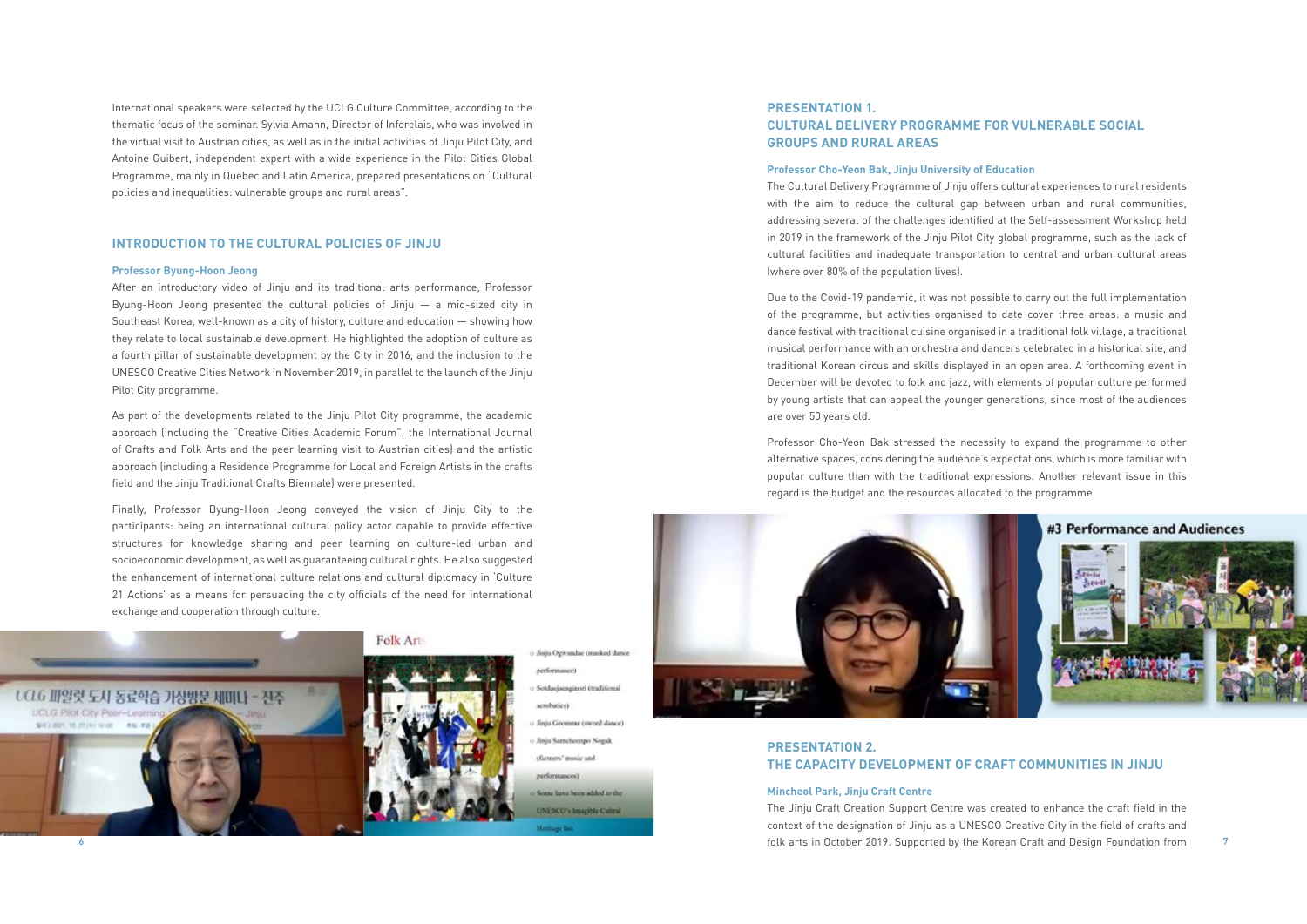the central government, this initiative seeks to enable the (1) discovery and training of human resources in craft, (2) establishment of a craft infrastructure, (3) establishment of a craft network and community, and (4) development of craft products and contents.

In order to foster the Jinju Craft Creation Support Centre, Jinju City promoted the amendment and enactment of ordinances for support and revitalization of the craft and cultural industry sector; the enactment of an ordinance on the fostering and support of the craft and cultural industry in Jinju, and the enactment of ordinances to foster and support the cultural industry accompanying the UNESCO's label.

The Jinju Craft Creation Support Centre is contributing to build a craft industry cluster that shares the value of crafts, creating an ecosystem for the craft industry in western Gyeongnam and spreading the creative leisure culture of citizens. As noted by Mincheol Park, many of the newcomers at the Centre are ordinary citizens who want to learn arts and crafts, besides craftspeople. Textile craft and woodcraft workshops, alongside start-up seminars, allow to learn with high-tech resources and display the works in exhibitions. More craft works will be soon incorporated.





8 9 to make Jinju a global "City of Dance"; (2) to narrow cultural gaps between citizens by The main goals of this measure encompass: (1) to operate grassroots cultural processes

# **PRESENTATION 3. DANCING CITY JINJU: FOLK DANCE DISSEMINATION PROJECT**

# **Yunhak Seong, Jinju Culture and Tourism Foundation Creative City Facilitating Committee**

One of the Pilot Measures adopted by Jinju in the framework of the Jinju Pilot Cities programme is a grassroots cultural project to standardize and promote Jinju's folk dances, so that citizens become familiar with them and local traditional culture is enhanced. For this purpose, pungmulpaes (folk music bands) gather together and hold contests regularly, and annual events such as the Jinju Masked Dance & Drama Festival and the Jinju Nongae Festival – which has its origins in the Uiam Byeolje, an ancient ritual organized by women – are also promoted.

bringing people together, including children, young people and vulnerable groups, (3) to build a robust cultural ecosystem by discovering and nurturing creative talents at an early age. Specific objectives include the dissemination of folk dances (such as the Deotbaegi dance and the Sword dance) by running classes in community centres and in primary and secondary schools. Within 10 years, over 10 000 people are expected to have taken part in this programme.

Main actions carried out include setting the foundation of the programme, by standardising dance moves and sequences; planning actions with cultural stakeholders with a bottom-up approach and implementing training lessons, contests and other events. Yunhak Seong stressed the positive impact of the programme: partnerships between cultural and educational actors and others have been established, the engagement of citizens has raised and creative talents have been fostered.



# **PRESENTATION 4. CULTURAL POLICIES AND INEQUALITIES: VULNERABLE GROUPS AND RURAL AREAS**

## **Sylvia Amann, Inforelais, and Antoine Guibert, Independent Expert**

Sylvia Amann presented inputs on non-urban cultural policies and inequalities from an European perspective, based mainly on the report for CULT Committee (European Parliament) "Cultural and creative sectors in post-COVID-19 Europe – crisis effects and policy recommendations". She first shared some features of rural development frameworks that may cause challenges in attracting cultural workforces, such as less population, fewer networking opportunities, digital divide, sense of isolation and reduced mobility, among others, although rural areas gained attractiveness recently due to the pandemic.

The "Artics Arts Summit in Finland" constitutes a good practice in this regard; the Summit managed to find new connectivity ways and positioned as a non-remote peripheral area. Other illustrative examples include the so-called "Third Places for Culture in Rural Areas" (Germany), which are open places, forward looking initiatives where culture is a general interest that municipalities provide; and the "Creative Places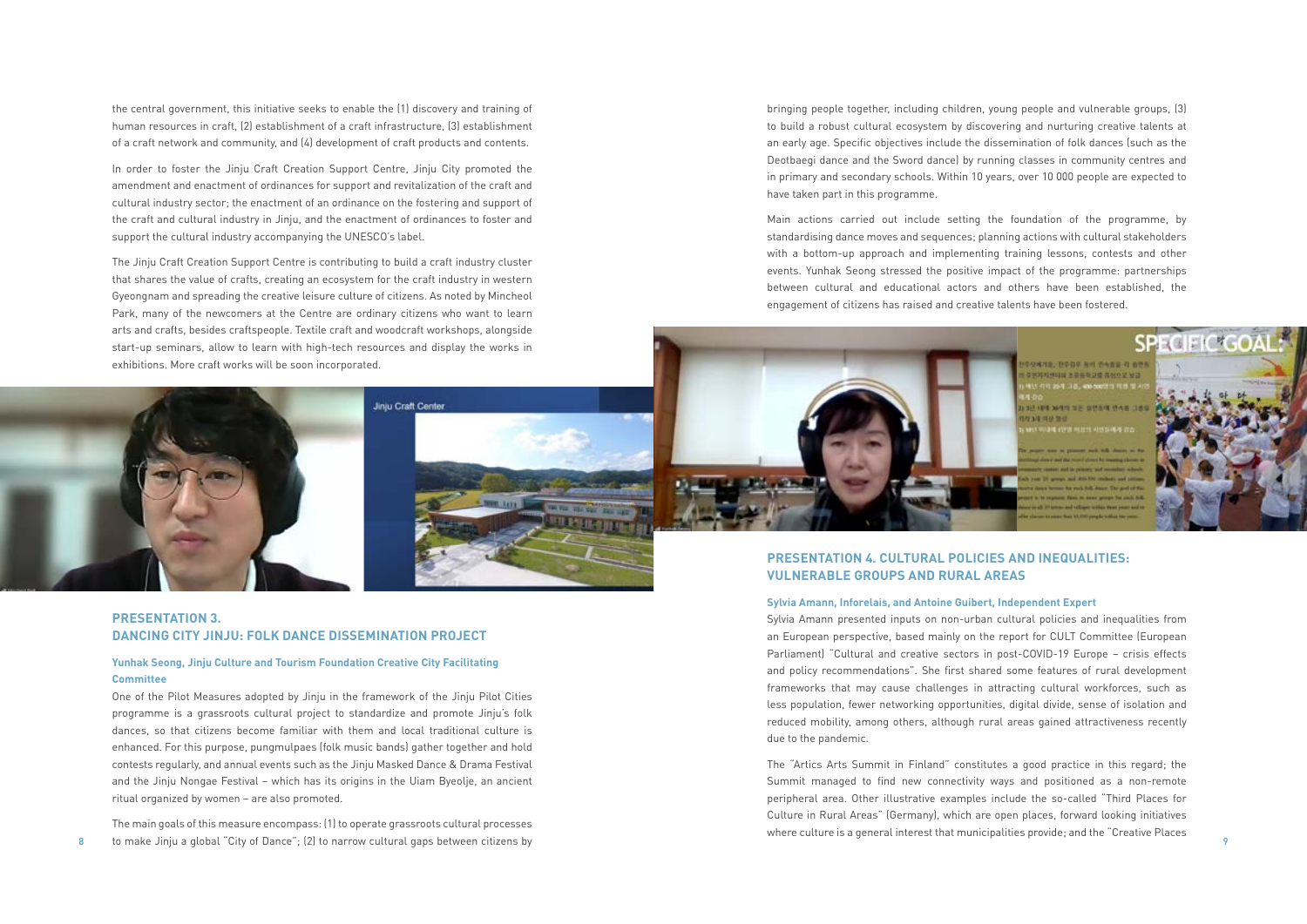Tuam", which is a multiannual process financed to activate local cultural development especially in rural areas in Ireland.

To conclude, recommendations for non-urban cultural policies were provided. There is a momentum for a "rural renaissance" with arts and culture that can be seized by fostering open exchanges in the field of rural and regional cultural development; enabling positive change and synergies, applying people-centred development, bolstering international and cross-border cooperation of non-urban spaces, investing in high-quality governance and policy and respecting the need for process-oriented approaches and safe places of encounter.



On his turn, Antoine Guibert argued that in the context of the significant shift of human population from rural to urban areas in recent decades (today, 55% of the world's population live in urban areas, a proportion that is expected to increase to 68% by 2050), rural areas should not be forgotten in global debates on development, but they should be a priority, and public policies should suit them.

Examples of good practices from rural communities around the Francophonie were shared, illustrating key ideas: culture as a right and a basic service for the population of rural areas, as expressed in Culture 21 Actions; culture as a key dimension of local sustainable development that can be mobilized as an engine for new local development strategies, and rural areas as specific contexts with priorities that require communitybased and grassroots approaches supported by local and regional policies.

Initiatives in Saint-Camille, Abitibi-Témiscamingue, (CULTURAT) and Baie-Saint-Paul in Quebec, Canada, as well as Wapikoni mobile (Canada) and the network of Regional Natural Parks in France, address some specific challenges such as territorial devitalisation, lack of cultural policies addressing indigenous population or tourism, unattractiveness and poor cultural infrastructures and transportation services. They are all relevant cases in which nature and culture are addressed with an integrative approach, with a combination of traditional practices and contemporary art expressions.



# **GROUP DISCUSSION**

After the presentations, participants were invited to raise some questions on the topics discussed. **Liz Villegas** (UCLG-ASPAC) asked whether there is a fee for artists and ordinary people to access the facilities of Jinju Craft Centre, and **Mincheol Park**  said that the Centre is open for everyone, although there are fees for specific activities. **Glòria Pérez Salmerón** made a remark on the project Wapikoni Mobile presented by **Antoine Guibert**, while emphasising the importance of mobile libraries in Catalonia and other territories in the world. Regarding this, **Stephen Wyber** provided information on good examples of working through rural libraries to promote culture and inclusion in the **[Voluntary Local Review of Uppsala](https://www.uppsala.se/contentassets/cfd3db5376084b168bce67e57ce73dcc/uppsala_and_agenda_2030_vlr-rapport_2021.pdf)**, Sweden. **Marta Llobet** highlighted the progress of the programme since the self-evaluation session that took place in 2019 in Jinju, where she and **Sylvia Amann** had the opportunity to visit the Jinju Craft Centre. She also added that the issue on the enhancement of cultural diplomacy in Culture 21 Actions commented by **Byung-Hoon Jeong** would be considered. **Antoine Guibert** expressed his interest in the engagement of citizens in the initiatives implemented. **Cho-Yeon Bak** and **Yunhak Seong** explained that they adapted their projects to avoid one-way communication and involve citizens in the design of activities. Finally, **Jordi Pascual**  stressed the great work of Jinju, its commitment to cultural rights and the presence of beauty in all the work done. He also noted the relevance of the topic brought to the table, rural areas and vulnerable groups, since after the pandemic a new relationship with nature and with inequalities is being experienced around the world.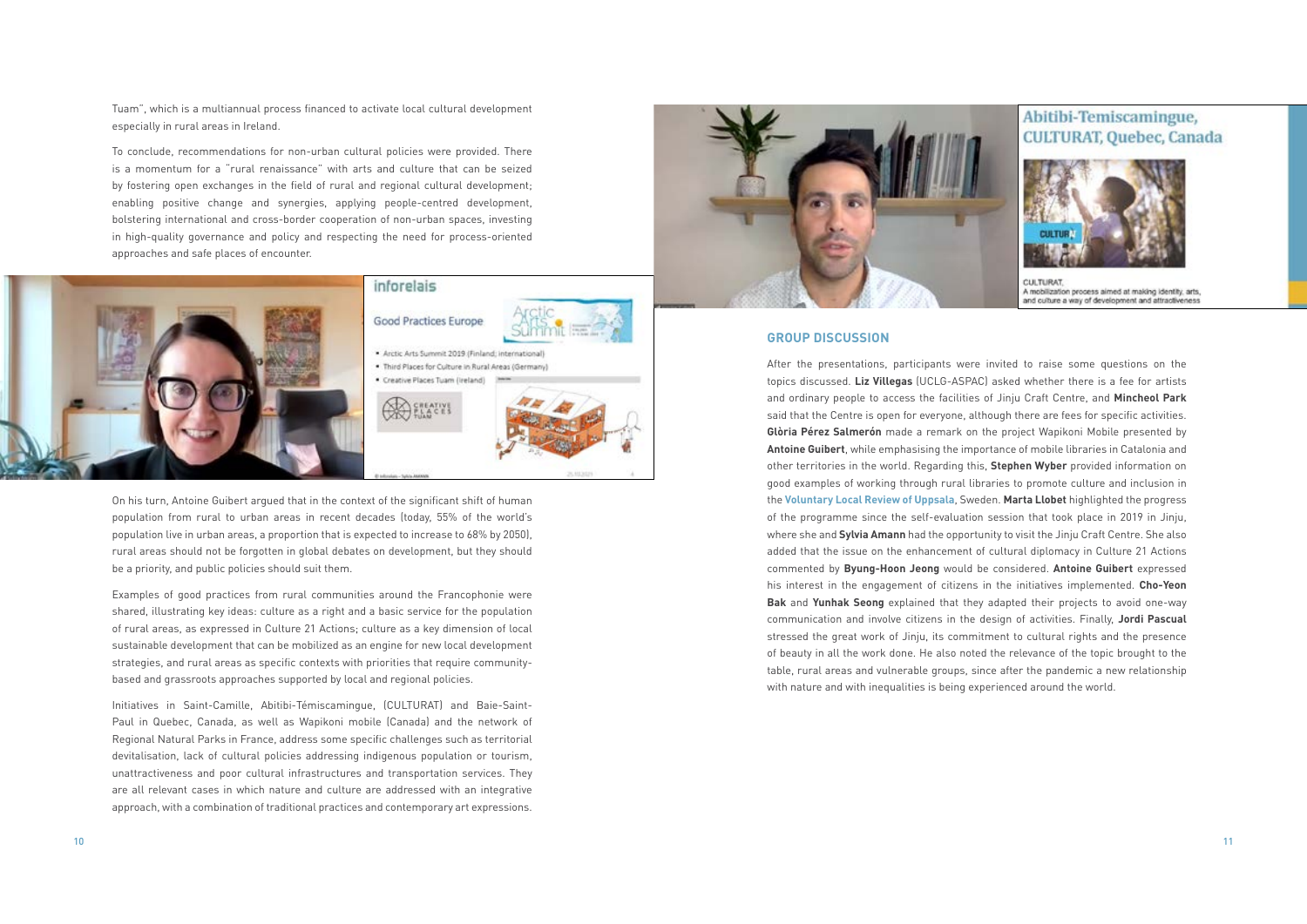# **C. CONCLUSIONS**

The peer learning virtual visit to Jinju provided participants with a rich overview of the pilot measures implemented by the city in the framework of the Jinju Pilot City programme, and contributed to strengthening the fruitful exchange initiated with the peer learning virtual visit to Austrian cities, in November 2020.

Presentations delivered by local speakers showed evidence on the solid work of Jinju towards the goals defined within the programme, and the coherence with the latest policy developments at city level, including the adoption of culture as a fourth pillar of sustainable development by the City in 2016, and the designation as a UNESCO Creative City in November 2019.

One of the key commitments undertaken upon the results of the self-assessment workshop in 2019, 'vulnerable social groups and rural areas', proved to be the focus of the activities put in place, including the Cultural Delivery Programme, the Capacity Development of Craft Communities through the Jinju Craft Centre and the Folk-Dance Dissemination Project.

Although the international participants were not able to visit Jinju in person due to the COVID-19 pandemic, they could learn virtually from the accurate presentations and were impressed with Jinju's rich cultural heritage and the efforts made to guarantee the cultural rights of all citizens. They all agreed to leave the conversation open and to continue promoting peer learning experiences and international cooperation.

 $\frac{12}{13}$ Anna Farràs, European and International Affairs, Terrassa Francis O'Connor, Dublin, Ireland Glòria Pérez-Salmerón, Chair, Stichting IFLA Global Libraries; Barcelona Provincial Council ('Diputació de Barcelona') Jordi Baltà, Cultural Consultant at Trànsit Projectes and Expert of Agenda 21 for Culture and UNESCO Marina Canals, Chair, International Association of Educating Cities Piotr Michałowski, Vice President and Co-Chair, European Network of Cultural Centres Ramona Lissa Villegas, UCLG-ASPAC Stephen Wyber, IFLA

# **JINJU PILOT CITY**

 $\mathcal{W}$ 

정병훈 Byung Hoon Jeong, Focal Point of Jinju and moderator of the session 신용민 Youngmin Shin, 경상대학교 Gyoungsang National University 남성진 Seongjin Nam, 진주문화연구소 Jinju Culture Institute 이민경 Minkyung Lee, 진주문화관광재단 창의도시추진단 Jinju Culture and Tourism Foundation, Creative City Facilitation Committee 남선희 Ssunhee Nam, citizen 황희준 Hee Jun Hwang, citizen 박재연 Jae Yeon Park, citizen

# **SPEAKERS**

박초연 Cho-Yeon Bak, 진주교육대학교 Chinju National University of education 박민철 Mincheol Park, 진주공예창작지원센터 Jinju Crafts Center 성윤학 Yunhak Seong, 진주문화관광재단 창의도시추진단 Jinju Culture and Tourism Foundation, Creative City Facilitation Committee Sylvia Amann, Inforelais Antoine Guibert, Independent Expert of Agenda 21 for culture

# **UCLG CULTURE COMMITTEE**

Jordi Pascual, UCLG Culture Committee Coordinator Sarah Vieux, UCLG Culture Committee Communications Director Marta Llobet, UCLG Culture Committee Learning and Advocacy Officer Agnès Ruiz, UCLG Culture Committee Officer

# **UCLG MEMBERS, PARTNERS AND COLLABORATORS**